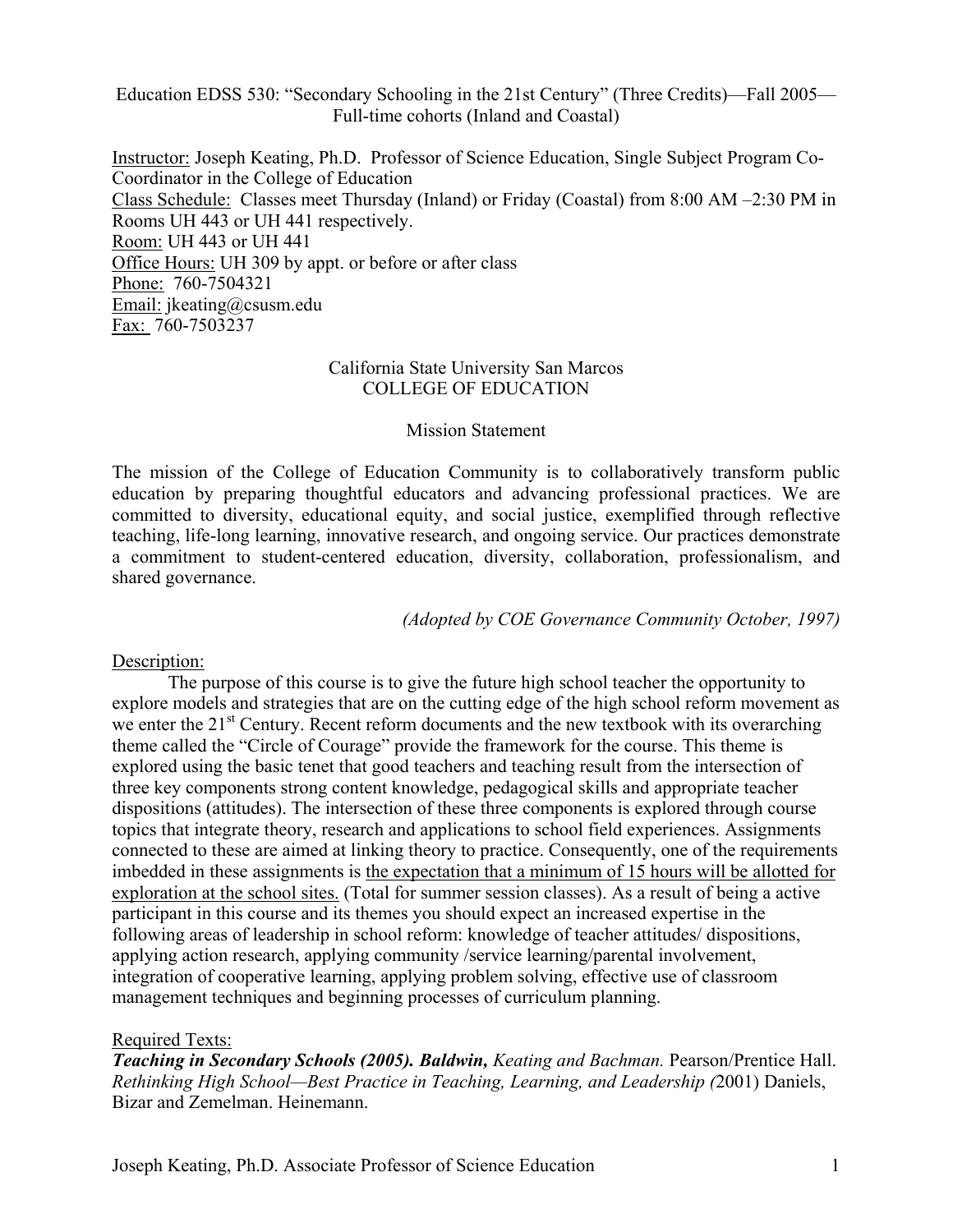*Observation Skills for Effective Teaching* (2003)*.* Gary Borich , *(Merrill.)***Note:** to be used in conjunction with EDSS 511

*www.taskstream.com* (2005) Web page access for assessment/reflection of TPE. Subscription required each semester. Will be used by most courses in the program.

## **Additional Readings: recommended but not required**

*Second To None: A Vision of the New California High School* (California Task Force) (1994).

*The Good High School--Portraits of Character and Culture (Harper)* Sarah Lawrence Lightfoot (1983).

*Classroom Instruction those Works.Research Based Strategies for Increasing Student Achievement (2001)* Marzano, Pickering and Polluck. American Association for Curriculum Development.

Objectives: upon completion of this course the candidate will be able to demonstrate knowledge, understanding, appreciation and practical skills for applying.......

 1. characteristics (dispositions/attitudes—see description under assignments) and practices (strategies) of the reformed 21st Century high school teacher;

 2. community connections such as relationships with parents, service-learning, and school to career

 3. specific strategies related to inclusive education: problem solving/creative thinking, cooperative learning, classroom management and SDAIE;

- 4. research in teaching and learning: action research;
- 5. observation/reflection as an integral part of practice;

6. Characteristics and practices of the 21st Century reformed high school.

## **Teacher Performance Expectation (TPE) Competencies:**

This course is designed to help teachers seeking the Single Subject Credential to develop the skills, knowledge, and attitudes necessary to assist schools and district in implementing an effective program for all students. The successful candidate must be able to demonstrate their understanding and ability to apply each of the TPE's that is merge theory to practice in order to realize a comprehensive and extensive educational program to meet the needs of all students. Failure to meet a minimum competence in any of the TPE's by the completion of the program will prevent the acquisition of the Single Subject Credential. The following TPE's are addressed and evaluated directly or indirectly in this course:

Primary Emphasis (these will be assessed/reflected on as a culminating assignment in this course on Taskstream: see assignment descriptions for specifics)

TPE 8 Learning about students TPE 11 Social Environment

• **Responses to TPE's 8 and 11:** It is important to recognize that the TPEs are threaded throughout the credential program, as a whole, and are addressed multiple times in each course. Even though we are referencing and seeking to understand many TPEs in this course, you are specifically responsible for writing a response for TPE 8 and 11 in the Task Stream Electronic Portfolio.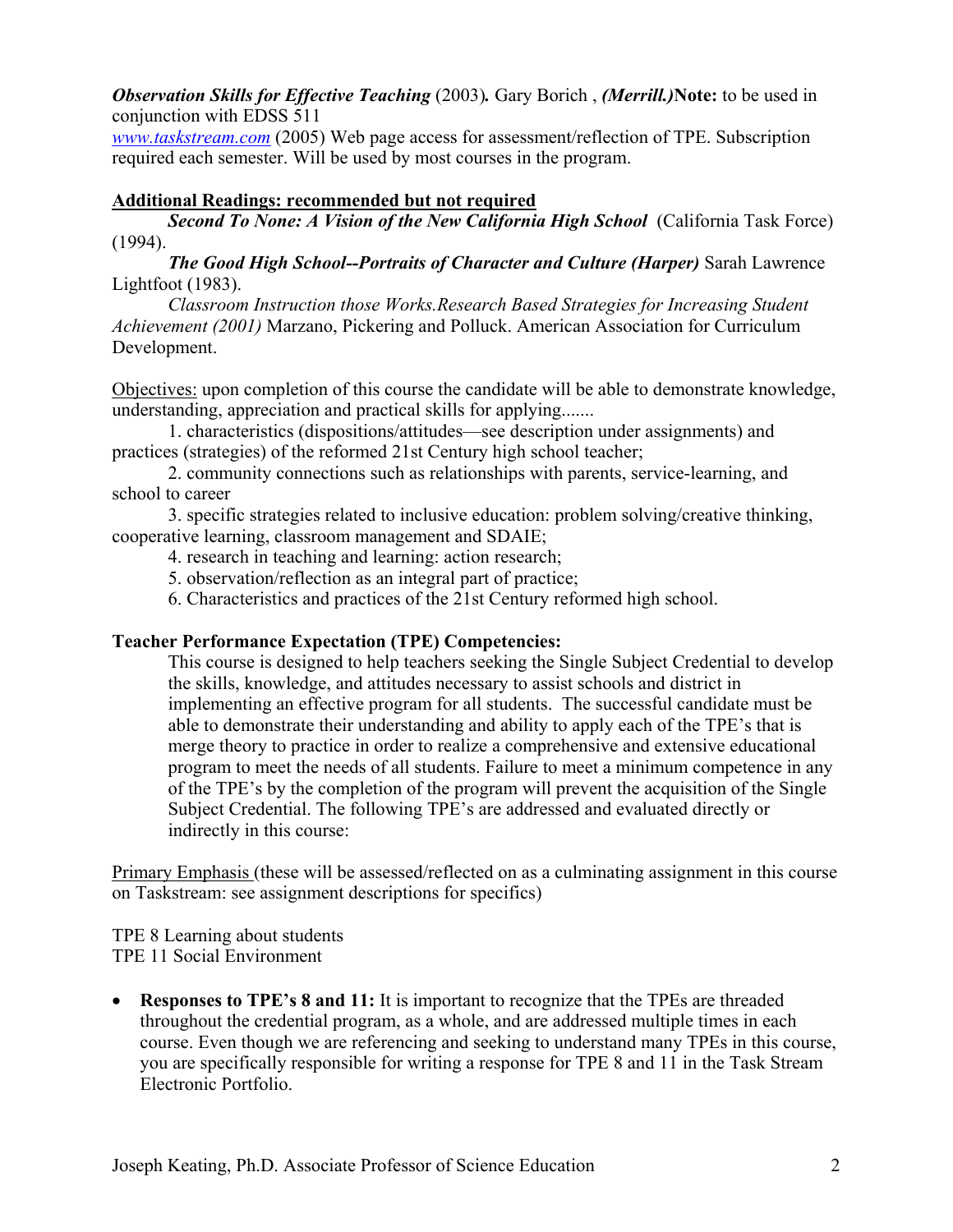Each assigned response will relate to course assignments, discussions, and/or readings that provide a deeper understanding of the specified TPE. As you write, the goal is to describe your learning as it relates to the TPE, to analyze artifacts (assignments) and explain how they are evidence of your learning, and to reflect on the significance of your learning (the "so what") and where you need to go next related to the TPE. A four paragraph structure will help you develop your response:

- $\bullet$  1<sup>st</sup> paragraph: Introduction to your response that uses the words of the TPE. DO NOT restate the TPE; instead, introduce your reader to the focus of your response as it relates to the TPE. This is basically an extended thesis statement related to the TPE.
- $2<sup>nd</sup>$  paragraph: Explain how one attached artifact is evidence of your learning related to the TPE. The key here is "evidence." How does this artifact prove that you have learned something specific related to this TPE?
- $\bullet$  3<sup>rd</sup> paragraph: Explain how another attached artifact is evidence of your learning related to the TPE.
- $\bullet$  4<sup>th</sup> paragraph: Reflect upon and summarize the significance of your learning overall (connected to the TPE) and explain what you still need to learn related to this TPE. This addresses the "so what?" of your learning.

Please be succinct in your writing; more is NOT better. State your ideas clearly and keep them grounded in the evidence of your learning as represented by your artifacts. When you submit each TPE response, you will receive feedback from the instructor that asks for revision or says that you are done. You will not get full credit for this assignment if you are asked to revise and you do not. Please continue to check your Taskstream portfolio until the instructor says you are done with each TPE response for the course. More details about using Taskstream will be given in class and can be found on WebCT.

# **COE Attendance Policy**

Due to the dynamic and interactive nature of courses in the College of Education, all students are expected to attend all classes and participate actively. At a minimum, students must attend more then 80% of class time, or s/he **may not receive a passing grade** for the course at the discretion of the instructor. Individual instructors may adopt more stringent attendance requirements. Should the student have extenuating circumstances, s/he should contact the instructor as soon as possible.

Students with Disabilities Requiring Reasonable Accommodations. Students are approved for services through the Disabled Student Services Office (DSS). This office is located in Craven hall 5205, and can be contacted by phone at (760) 750-4905, or TTY (760) 750-4909. Students authorized by DSS to receive reasonable accommodations should meet with their instructor during office hours or, for confidentiality, in a more private setting.

## **Course Topic/Activity Schedule and Related Assignments:**

#1-2 (August 29th) Topics/Activities:

Orientation: Introduction to Cooperative Learning through Communication Skills Games #1 (Verbal/Non-Verbal Communication: Language protocols) and Inquiry/Problem Solving through Problem Solving Skills Game #1 (Gum Drop Towers: Generic Problem Solving Model); Syllabus/Program considerations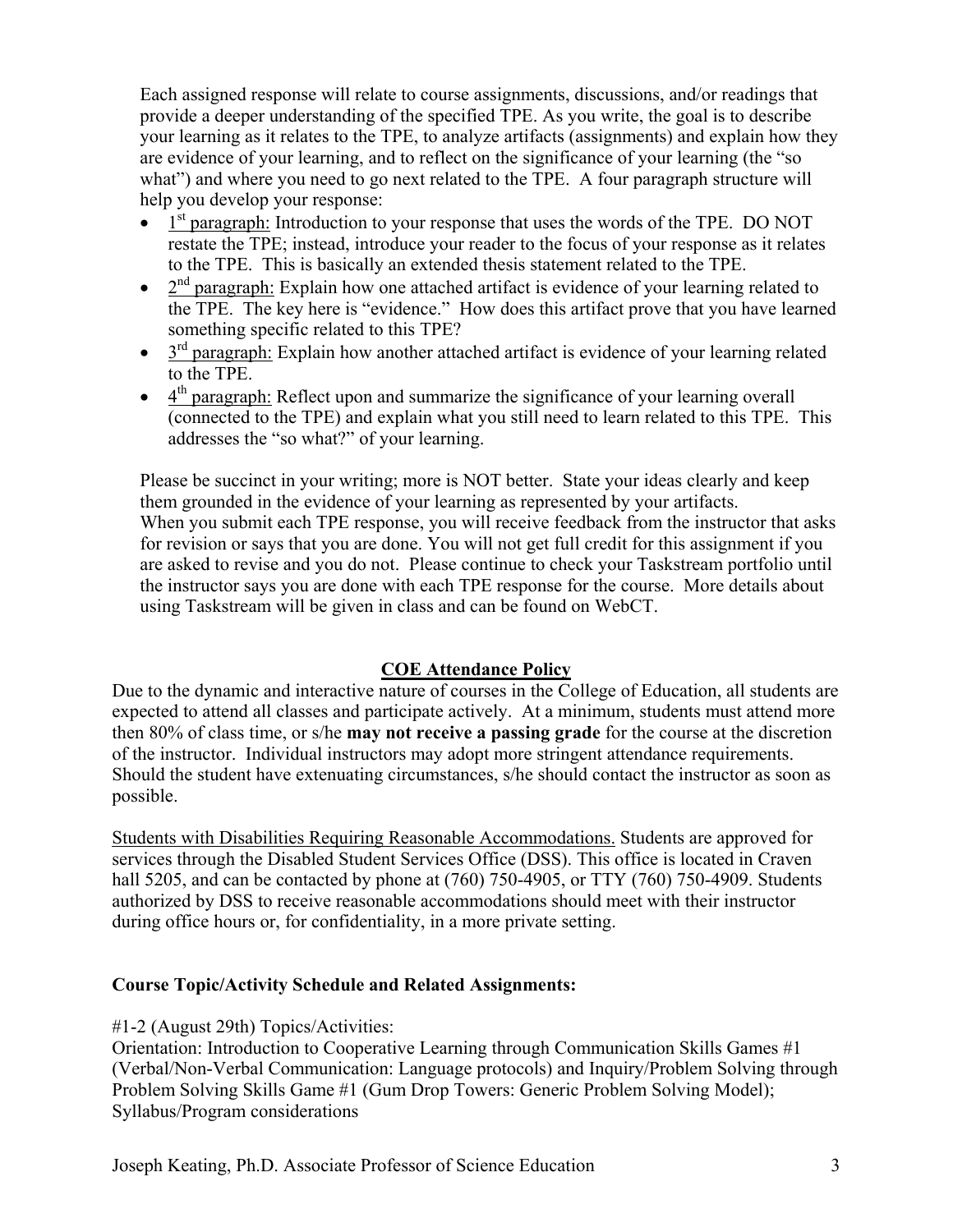# **Assignments due for next class (Sept 1-2: Class #3-4):**

- 1) Assignment #9: Rethinking High Schools: Start Reading introduction, Ch 1 and Ch 13 and after it is assigned the chapter you will Jigsaw on "Rethinking High Schools (Best Practices High School = BPHS)" (two Reading Logs i.e. one each for introductory chapters and one for the jigsawed chapter). Meet with assigned expert group prior to class to prepare 5-7 minute overview of your assigned chapter. Presentation due: September 1-2
- 2) Read in TSS: Forward, Preface and Chapter 1: Section One on Secondary Reform pp 6-8 (one Reading Log for all)
- 3) Read Teacher disposition section in syllabus (and rate yourself with justification for each: see description of Assignment #1 and rating sheet on p6-8
- 4) Read syllabus: questions, clarifications

# **(Sept 1-2: Class #3-4):** Topics/ Activities

- 1) Complete Simulation Game #1 Verbal / Non-Verbal Communication Skills
- 2) Complete Problem Solving Game # 1 Gum Drop Towers
- 3) Reform movement documents from Chapter 1 TSS:" Second to None"/"Breaking Ranks" and "What really Matters" and "Circle of Courage"—Discussion/Video
- 4) Group presentation" Rethinking High Schools (BPHS)" Jigsaw Activity #9
- 5) Introduction to Borich Text and Assignment
- 6) Selection of Directorships
- 7) Closure/Questions Quickwrite/ Next time

# **Assignments due next time:**

- **1)** Read Borich Chapter One and Two: Do a Reflective Reading Log for each Chapter (part of Assignment #8)
- 2) Read in TSS: Chapter 6 Cooperative Learning (reading log)

# **(Sept. 8-9: Class #5-6)**

- 1) Introduction to Classroom Observations: Discussion of Ch 1-2 (Borich) Assignment #8
- 2) Introduction to the teacher as a researcher: "Group Ethnographic Study" (see assignment  $# 4$ ): presentation due:
- 3) Cooperative Learning Communication Skills Game #2 Epstein's Five Stage Rocket (cooperative learning social protocols)
- 4) Planning time for Ethnographic Study group presentation

# **Assignments due next time (Sept 22-23):**

- 1) Read Borich Ch 3-4: (reflective reading log for each #8)
- 2) In TSS Read Ch 4 pp.86-99 (Introduction to divergent questioning techniques and the Inquiry Problem Solving Model) no reading log. Instead respond to this prompt: Think about an idea/activity/lesson to incorporate problem solving in your subject area
- 3) Read Ch 10 in TSS on community resources (reading log)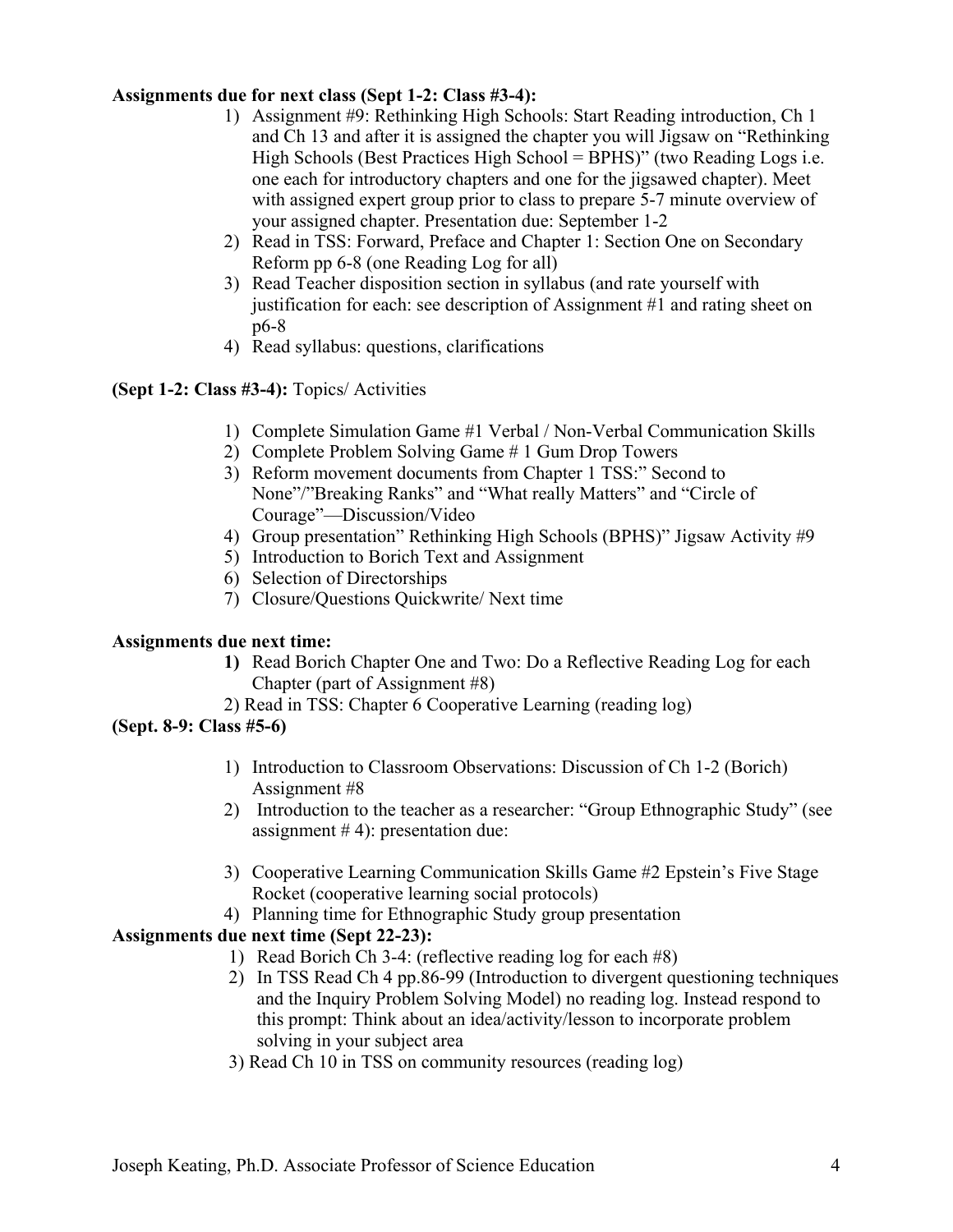# (**Sept 15-16 # 7-8) Independent Study (work in teams to complete data gathering on-site for Ethnography study)**

# **(Sept 22-23 #9-10)**

- 1) Introduction to Inquiry / Problem Solving/ Model to Solve Problems #2 **Superlinks**
- 2) In subject matter groups discuss and prepare a lesson from this prompt: Write out a brief one page description of the logistics of an activity/lesson plan that involves using both strategies of problem solving (inquiry) and cooperative learning that you could apply within your own discipline. Each team will present their idea to class as an example. The idea should include an objective, activity and logistics, assessment. #11
- 3) Discuss Borich reading Ch 3-4 and Borich observational study assignment #8 (due:)
- 5) Introduction to using community resources in classroom: Service Learning, School- to- Career/ Parental involvement (and evaluation of this process (Action Research): Project Overview/ explanation
- 6) Closure/Questions/Quickwrite

# **Assignments due next time:**

- **1)** and Ch 3 pp 71-77 on Action Research (reading log for each)
- **2)** Start gathering data in subject matter teams for Borich observational study (using one of these assigned five lenses: Lesson Clarity, Classroom Management, Task Orientation, Student Engagement and Student Success)
- **3)** Meet outside of class with Dispositional partner to assess progress of personal action plan (write up brief summary on back of original dispositional sheet)

# **(Sept 29-30 #11-12**: Topics/Activities)

1) Ethnography presentation and written report (10 minutes max.)

2) Discussion of Readings in Ch 3 and 10 in TSS

- 3) Cooperative Learning Communication Skills Game #3 (Leader of the Pack):
- 4) Review of Overall Effective top 10 strategies for Cooperative Learning
- 5) Group time for planning for Borich Observational Group Research Study
- 6) Brief discussion of status of dispositional action plans
- 6) Closure/Questions/Quickwrite

# **Assignments due next time:**

 **1**) Borich observational study oral and written presentations

2) Read in TSS Ch 9 Classroom Management (Reading log)

# **(October 6-7 #13-14)**

1) Borich Observational Group Study Presentation/ written report due (10 minutes max)

- 2) Introduction to Classroom Management Discussion of Ch 9 Part 1:
	- a) Overview of models
	- b) Compassionate discipline model

3) Student teams prepare and present simulations of common discipline problems

4) Classroom Management Part 2—Bullying and other severe discipline issues

# **Assignments due next time:**

1) Group presentation and written report of service-learning/ action research project proposal (10 min. per site)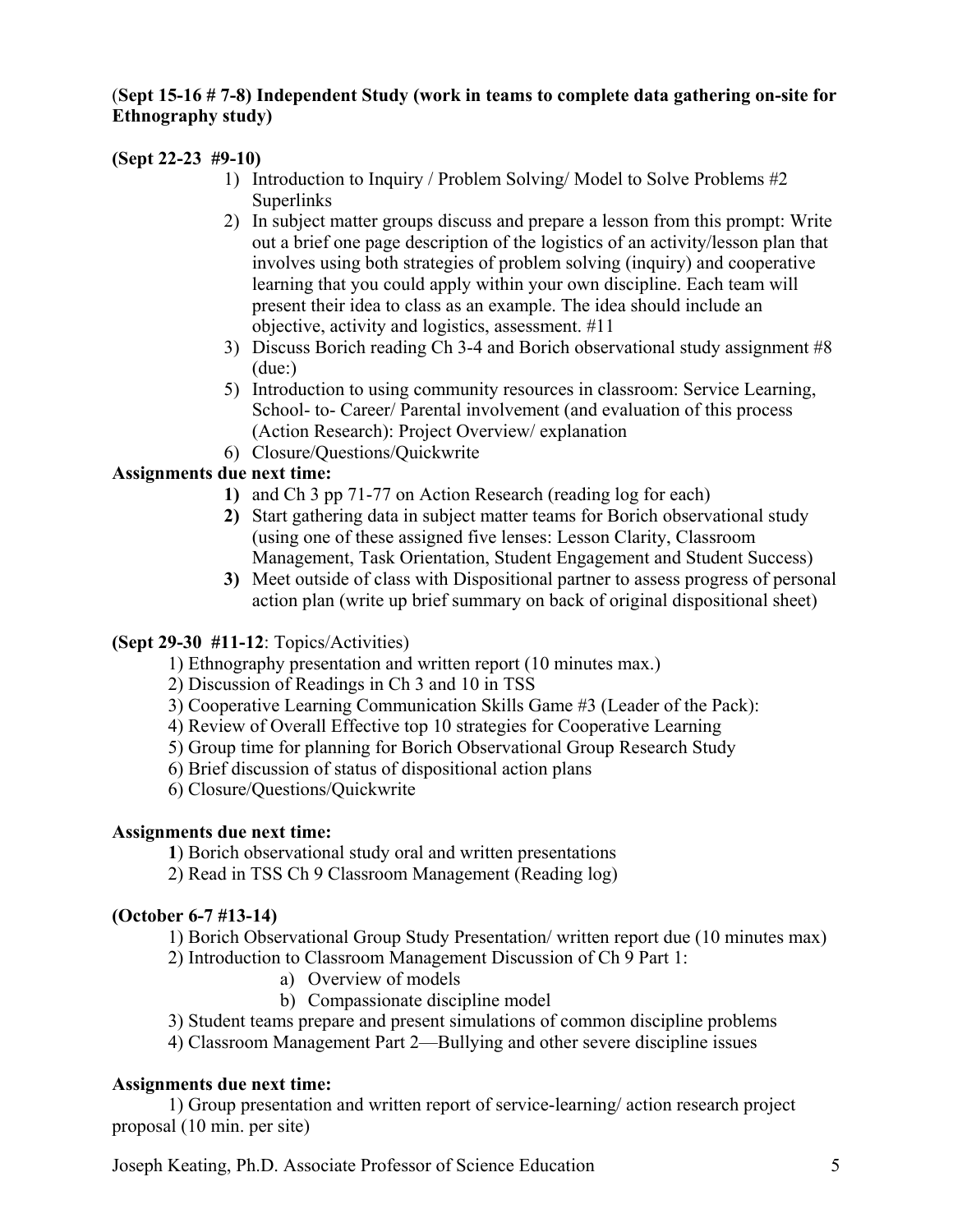# (October 14 Friday #15 Both groups: TBA at Distance Learning Lab 4<sup>th</sup> UH

**1)**) Group presentation and written report of service-learning/ action research project proposal (10 min. per site)

- 2) Course overview
- 3) Instructor evaluations
- 4) Course final exam on TPE #8 and #11 (preparation for Taskstream)

### **Overview of Assignments**:

- **Grade Sheet:** Specific details of each assignment are included below as well as in the text and will be given in class at the appropriate time: a grading sheet will be used to keep track of these
- **Graduate Level Professionalism:** Expectations are that are assignments will be professionally done (i.e. typed and at the highest quality level representative of graduate work)
- **Referencing Sources:** Citations should always be used when utilizing information from another source
- **Punctuality and attendance** is essential in that many ideas presented cannot be replicated via alternatives such readings, student notes or videotape etc. Consequently any missed assignments and classes will be excused only for extenuating circumstances. Any assignments that could be made up from missed days due to extenuating circumstances (not all could since they are group and interactive) will only count a maximum of 1/2 the possible value since discussion/reflection of these assignments in class is an essential part of the assignment and process. Two missed classes or equivalent (Saturdays count as two classes) will automatically result in one letter grade lower and three missed classes with two letter grades lower. Late arrivals with also are penalized at the discretion of the instructor.

#### **Brief Synopsis of each assignment:**

## **#1 Teacher Dispositions:** *The Maintenance and Development of* **Positive** *Teacher Behaviors In the College of Education Courses*

## **(These are the AFFECTIVE objectives for our single subject courses.)**

A variety of practitioner and university research suggests the importance of linking affective objectives (feelings, attitudes, values, and social behaviors) to all cognitive objectives (mental operations, content knowledge) in all subject areas (Roberts and Kellough, 2000). Krathwohl, Bloom and Masia (1964) developed a useful taxonomy for teachers to use in defining and implementing affective objectives. These student behaviors are hierarchical from least internalized to most internalized: 1) receiving; 2) responding; 3) valuing; 4) organizing; 5) internalizing and acting. There is a correlation between students' academic success and the degree to which teachers incorporate these affective objectives (Roberts and Kellough, 2000; Baldwin, Keating and Bachman, 2003).

In order for teachers to facilitate and integrate these affective expectations into their own teaching, it is essential that they demonstrate corresponding personal attributes (characteristics, qualities) in their own learning. In light of this, it is critical for pre-service teachers to be given an overall dispositional model (a range of these personal attributes) that can be used by them, as future teachers, and that illustrates the importance of and encourages the practice of these attributes. This dispositional model generally reflects the high expectations of quality teaching such as enthusiasm, positive attitudes, positive interactions and supportive interpersonal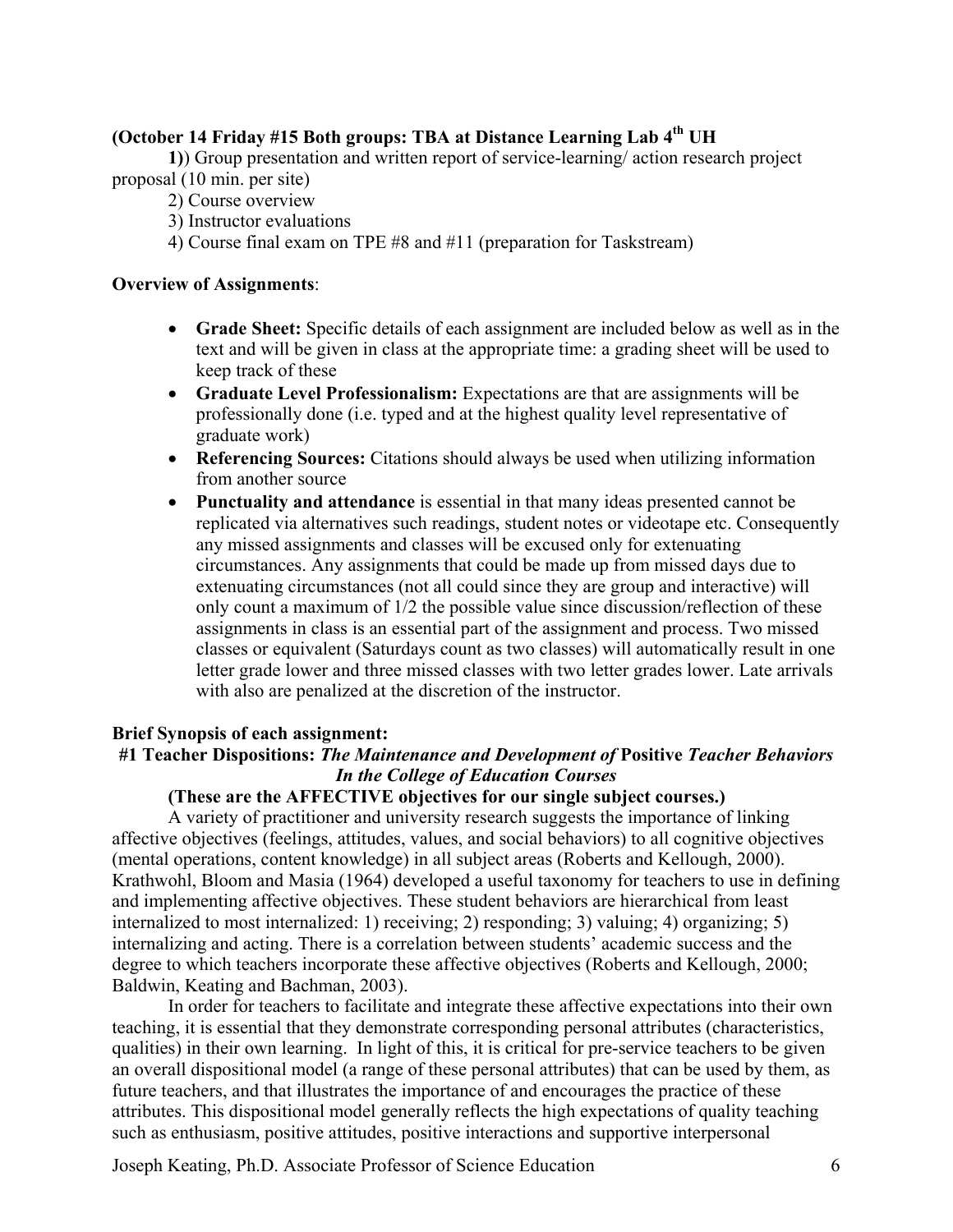relationships within the teaching environment. In summary, there is a general consensus within the educational community that these attributes are considered highly desirable professional qualities in teachers (with an obvious range of individual manifestations) that will assist in promoting successful teaching and learning outcomes (Stone, 2002; McEwan, 2002; Dewey, 1910**).** 

### Scoring Criteria

Each of these seven attributes will be scored on a 4-point scale in terms of level of accomplishment. Reflective and "supported" assessment is the goal; you will be asked for evidence in support of your scores. "Perfection" (all 4's) is NOT the goal. While these attributes define professional and collegial behavior to which we expect all teacher candidates (and students) to aspire, it is recognized that individuals will have areas in need of improvement (we are, after all, human!). Earning full credit for this "assignment" (at the end of the course) is predicated on your ability to provide **evidence** of your assessments and your ability to **work conscientiously toward increased accomplishment**. This is what reflective practitioners do: monitor and self-evaluate their own performances as well as that of their students. Peer input, self-evaluation, and intermediate conferences during your EDSS courses will assist in formative assessments.

- **Exceed expectations (4):** Teacher candidate demonstrates an especially high level of functioning with respect to this attribute (no sub par examples).
- **Meets expectations (3):** Teacher candidate demonstrates an acceptable level of functioning with Respect to this attribute (some qualities may be high while others are more limited; while there is room for continued growth, this candidate is generally solid; no concerns exist).
- **Below expectations (2)**: Teacher candidate demonstrates inconsistent levels of functioning with Respect to this attribute; the candidate is on his/her way to meeting expectations, but needs time or a conscientious focus on this attribute in order to do so (numerous limitations or examples noted).
- **Well below expectations (1)**: Teacher candidate demonstrates a low level of functioning with respect to this attribute (serious overall limitations noted in this area).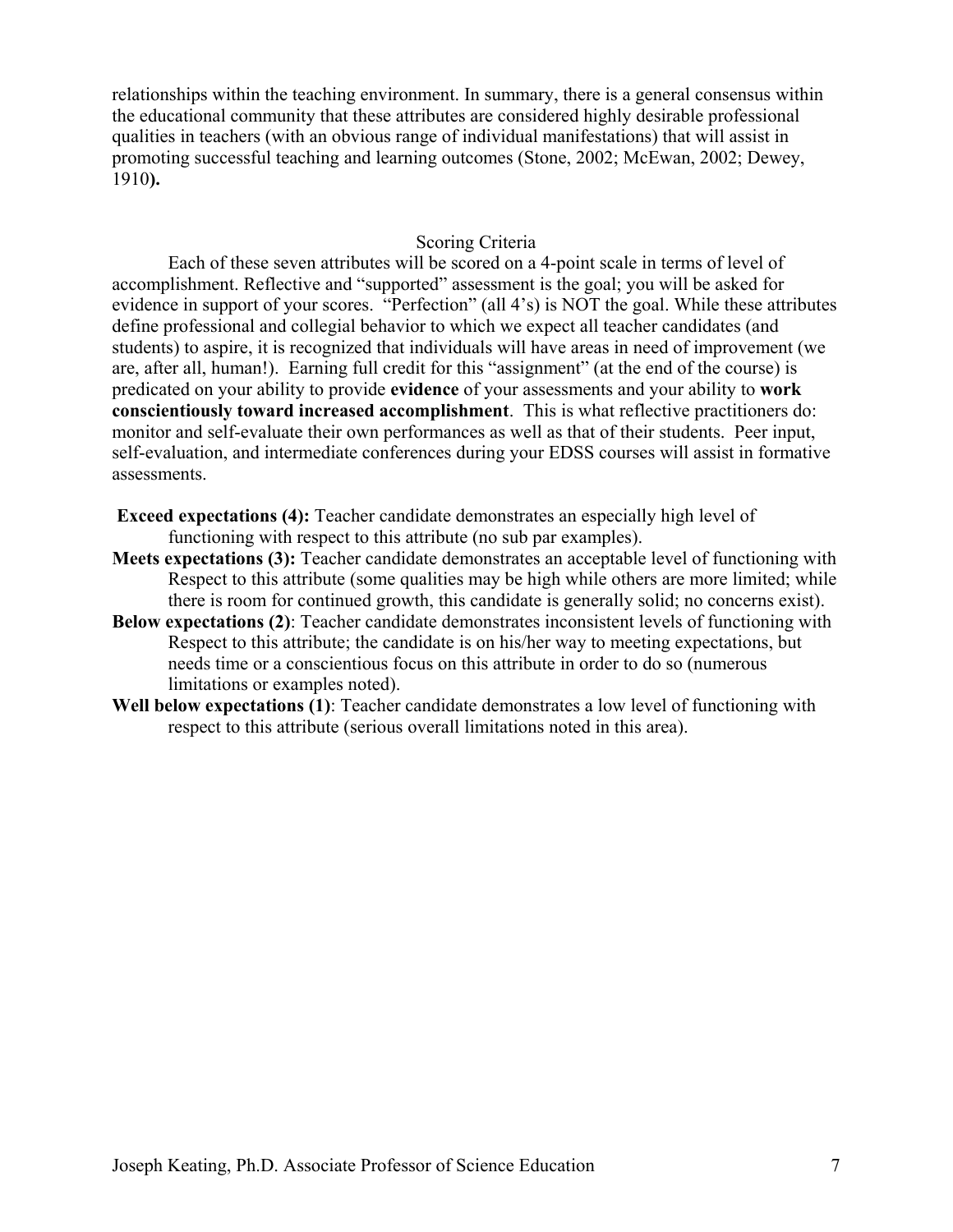## **Generally Accepted Attributes of Highly Effective Teachers (As seen in pre-service programs)**

(Roberts and Kellough, 2000; Stone, 2002; McEwan, 2002; Baldwin, Keating and Bachman, 2003; Johnson and Johnson, 1994; COE Mission Statement, 1997)

The following will be used as a guideline to assess the level of attainment (and progress) in demonstrating these attributes.

- 1) **General classroom attendance, promptness, and participation:** is on time, respects time boundaries (breaks, etc.), regularly attends class, and actively participates.
- 2) **Attention to classroom discussion protocols** (per Epstein's Five Stage Rocket)**:** respects time limitations, recognizes and respects the perspectives of fellow classmates, gives wait time, listens actively, uses non-interruptive skills, mediates disagreements by working to understand others' perspectives and finding common ground, genuinely encourages all to participate.
- 3) **Social and cooperative skills (as illustrated in cooperative projects)**: assumes responsibility of one's roles, is open to consensus and mediation, effectively communicates ideas, attends group meetings, is dependable, respects others' ideas, expects quality work from self and colleagues, manages time effectively, uses organizational skills and leadership skills, is assertive but not aggressive, uses reflection as a means of evaluation, motivates and offers positive reinforcement to others.
- 4) **Attention to assignments:** meets time deadlines, produces quality products, responds cooperatively to constructive criticism, uses rubrics or other stipulated criteria to shape an assignment, prioritizes tasks and performs/supervises several tasks at once.
- 5) **General classroom demeanor:** is professional, creative, kind, sensitive, respectful, has a sense of humor, is supportive of fellow classmates and instructors; recognizes others' perspectives as valid and works to include all "voices" in the classroom; is aware of and responsive to issues and behaviors that might marginalize colleagues in the classroom.
- 6) **Flexibility:** is responsive when reasonable adjustments to the syllabus, curriculum, schedule, and school site assignments become necessary (common to the educational arena); can work through frustrations by problem-solving with others and not letting emotional responses dominate or impair thinking; "bounces" back easily; can work calmly under stress.
- 7) **Openness to and enthusiasm for learning:** can engage with a variety of educational ideas with an open mind and a sense of exploration; demonstrates passion for and metacognition of learning across the curriculum and within discipline areas; takes advantage of learning opportunities and seeks out additional opportunities for learning.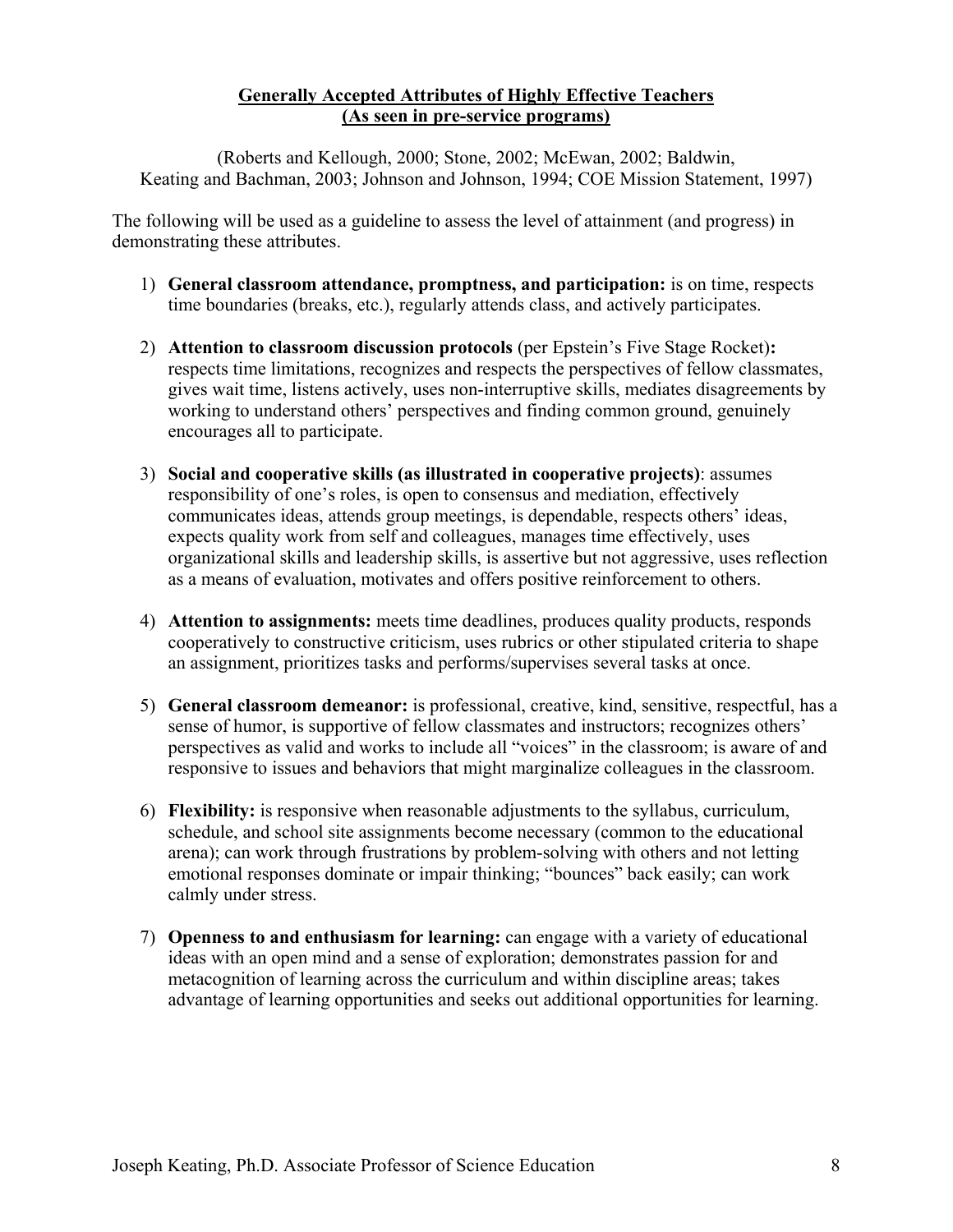# **Self Rating Sheet: Evidence of Effective Teacher Attributes**

|                        | Student:                                                                                                                                                                 |  | Fall 2005 |  |  |
|------------------------|--------------------------------------------------------------------------------------------------------------------------------------------------------------------------|--|-----------|--|--|
| $\bullet$<br>$\bullet$ | 1) General classroom attendance, promptness, and participation:<br>is on time, respects time boundaries (breaks, etc.), regularly attends class<br>actively participates |  |           |  |  |
|                        | RATING: Beg. Semester: Mid Semester: End Semester:                                                                                                                       |  |           |  |  |
|                        | <b>COURSE EVIDENCE:</b>                                                                                                                                                  |  |           |  |  |
|                        |                                                                                                                                                                          |  |           |  |  |
|                        |                                                                                                                                                                          |  |           |  |  |
| 2)                     | Attention to classroom discussion protocols:                                                                                                                             |  |           |  |  |
| $\bullet$              | respects time limitations                                                                                                                                                |  |           |  |  |
| $\bullet$              | recognizes and respects the perspectives of fellow classmates                                                                                                            |  |           |  |  |
| $\bullet$              | gives wait time                                                                                                                                                          |  |           |  |  |
| $\bullet$              | listens actively                                                                                                                                                         |  |           |  |  |
| $\bullet$              | uses non-interruptive skills                                                                                                                                             |  |           |  |  |
|                        | • mediates disagreements by working to understand others' perspectives and finding                                                                                       |  |           |  |  |

- common ground
- genuinely encourages all to participate.

**RATING: Beg. Semester: \_\_\_\_\_\_\_ Mid Semester: \_\_\_\_\_\_\_ End Semester:** 

**COURSE EVIDENCE:** 

## 3) **Social and cooperative skills (as illustrated in cooperative projects)**:

- assumes responsibility of one's roles
- is open to consensus and mediation
- effectively communicates ideas
- attends group meetings
- is dependable

**\_\_\_\_\_\_** 

- respects others' ideas
- expects quality work from self and colleagues
- manages time effectively
- uses organizational skills and leadership skills
- is assertive but not aggressive
- uses reflection as a means of evaluation
- motivates and offers positive reinforcement to others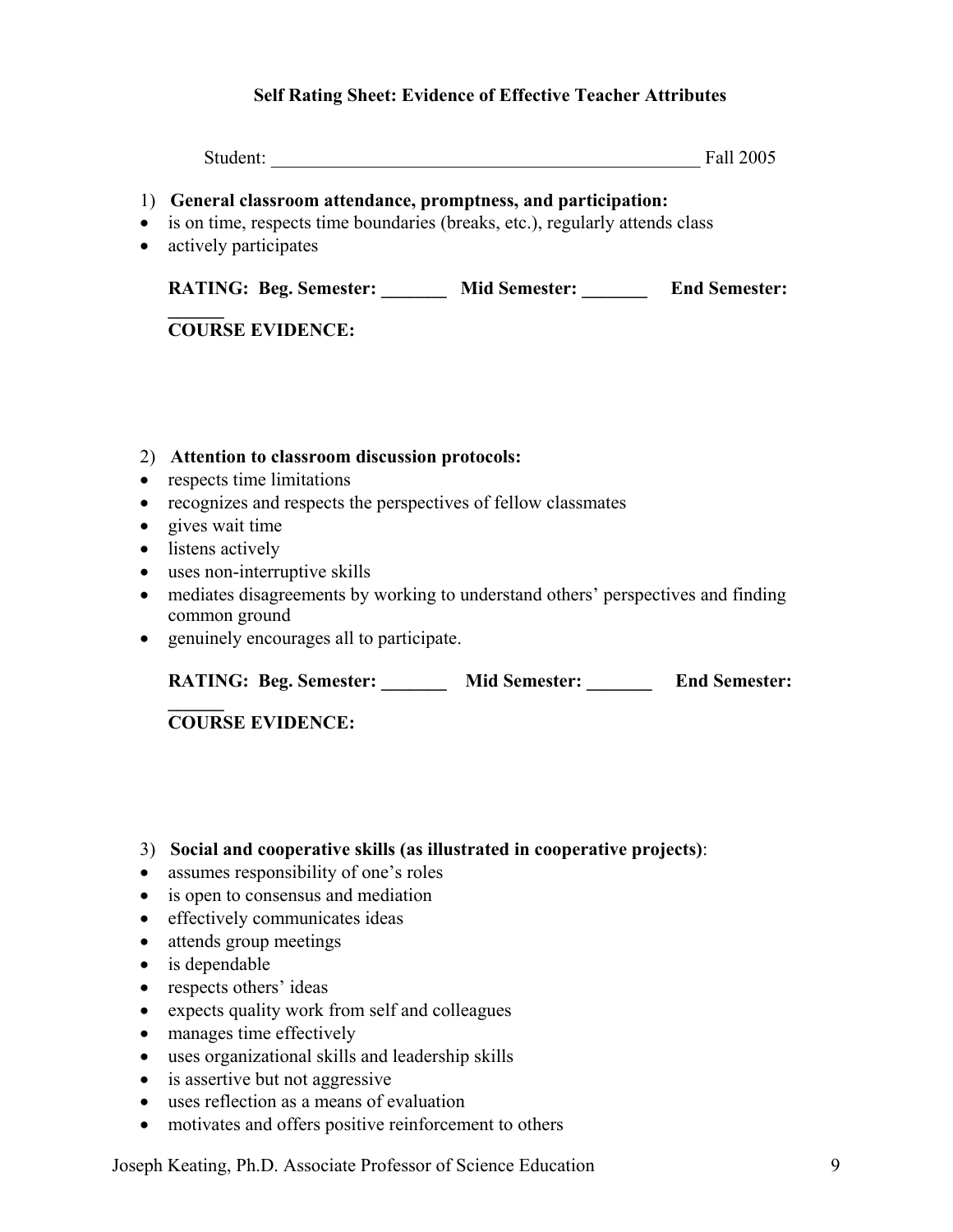**RATING: Beg. Semester: \_\_\_\_\_\_\_ Mid Semester: \_\_\_\_\_\_\_ End Semester:** 

**\_\_\_\_\_\_ COURSE EVIDENCE:** 

## 4) **Attention to assignments:**

- meets time deadlines,
- produces quality products
- responds cooperatively to constructive criticism
- uses rubrics or other stipulated criteria to shape an assignment
- prioritizes tasks and performs/supervises several tasks at once.

RATING: Beg. Semester: Mid Semester: End Semester:

**\_\_\_\_\_\_ COURSE EVIDENCE:** 

## 5) **General classroom demeanor:**

- is professional, creative, kind, sensitive, respectful, has a sense of humor
- is supportive of fellow classmates and instructors
- recognizes others' perspectives as valid and works to include all "voices" in the classroom
- is aware of and responsive to issues and behaviors that might marginalize colleagues in the classroom

**RATING: Beg. Semester: \_\_\_\_\_\_\_ Mid Semester: \_\_\_\_\_\_\_ End Semester:** 

**\_\_\_\_\_\_ COURSE EVIDENCE:** 

# 6) **Flexibility:**

- is responsive when reasonable adjustments to the syllabus, curriculum, schedule, and school site assignments become necessary (common to the educational arena)
- can work through frustrations by problem-solving with others and not letting emotional responses dominate or impair thinking
- "bounces" back easily
- can work calmly under stress

**RATING: Beg. Semester: \_\_\_\_\_\_\_ Mid Semester: \_\_\_\_\_\_\_ End Semester:** 

### **\_\_\_\_\_\_ COURSE EVIDENCE:**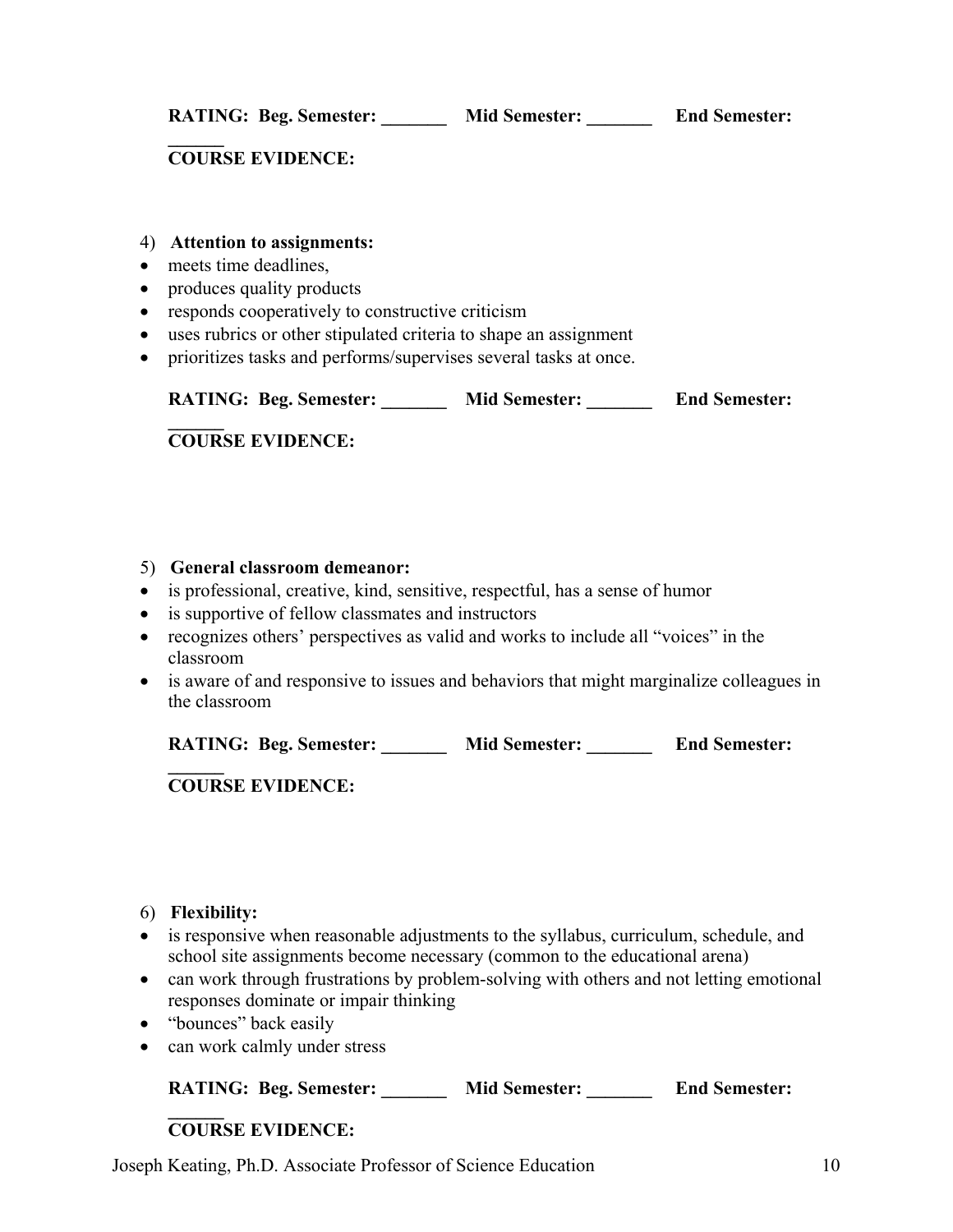## 7) **Openness to and enthusiasm for learning:**

- can engage with a variety of educational ideas with an open mind and a sense of exploration
- demonstrates passion for and metacognition of learning across the curriculum and within discipline areas
- takes advantage of learning opportunities and seeks out additional opportunities for learning

| <b>RATING: Beg. Semester:</b> | <b>Mid Semester:</b> | <b>End Semester:</b> |
|-------------------------------|----------------------|----------------------|
|-------------------------------|----------------------|----------------------|

**\_\_\_\_\_\_ COURSE EVIDENCE:**

**#2 Problem Solving (Competitive/Non-competitive Model):** the value of problem solving is demonstrated and discussed through two open ended problems completed in class: Gum Drop Towers and Superlinks. These will model the competitive-non-competitive model that can be effectively applied to a high school classroom. In addition, this will be linked to a later reading assignment (In TSS, Keating, Baldwin and Bachman on Inquiry Bases learning), which will ask the student teams to design their own example of a problem solving assignment within discipline. Description details will be provided in class.

**#3 Cooperative Learning Simulation Games:** Three classroom simulation games will be demonstrated and completed in class that will assist in developing those skills and protocols essential to working effectively in a cooperative team both as a participant during this program and with one's own students. These are called: Epstein's Five Stage Rocket, Verbal –Non-Verbal Communication and Leader of the Pack. Description details will be provided in class.

**#4 School Ethnographic Study Presentation:** Students will select a school site and as a team design a plan to visit the site in order to collect data and information from a variety of sources that might include: interviews, observations, documents, surveys, video/still photography etc. Using this information they will present a cohesive ethnographic overview of that school site for other members of the class. This presentation (both written and oral) has the multiple purpose of: jigsawing information about areas schools and introducing the student to the process and value of ethnographic and (or) action research. Other assignments will build on this foundation of the teacher as researcher model including the Borich Observational Study and the Action Research curriculum design as part of the Service-learning project. Description details will be provided in class.

**#5 Reflective Reading Logs and (or) Prompts:** Students will reflect on a variety of reading assignments and respond with either a written reading log (description details provided in class) or as a response to a prompt associated with that reading (description details provided in class). Rubrics will be used to evaluate student responses to the reading logs and a variety of assessment techniques will be applied to the prompts---besides providing a way to evaluate your work this will model evaluative techniques that can be applied to your own students readings/writings.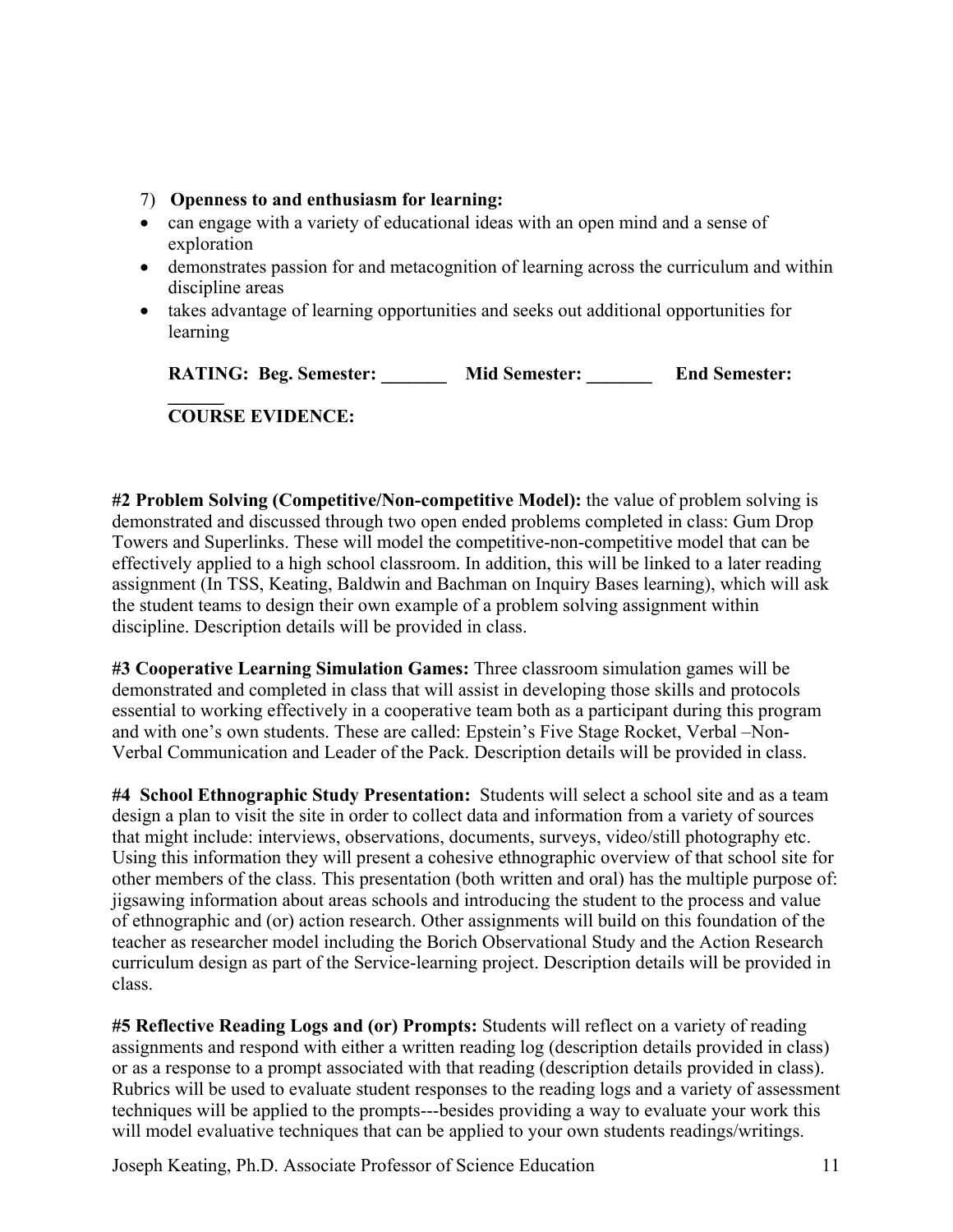## #6 **Service Learning/Action Research Project oral presentation and written report**:

In teams or as individuals, students will explore the feasibility of integrating community servicelearning to a particular school site. A variety of resources such as Maryland Best Practices in Service-Learning will be used as a basis to understand how service-learning is effectively implemented in high schools. This assignment also includes exploration and investigation of (any) existing school programs as well as availability of community resources (parents, businesses and individuals) that might assist in implementing or upgrading service-learning as part of the regular school curriculum. The final outcome of this assignment will be a group or individual oral presentation and written report that includes a curriculum plan for effectively implementing three critical aspects service learning (curriculum connections, career exploration and service to the community). It also includes an effective, objective mechanism that would evaluate it (action research proposal) that was introduced in Assignment #4 Ethnographic Study. Description details will be provided in class.

**#7 Attendance/Participation:** see Teacher dispositions and attendance expectations: note penalties for excessive absences or tardies.

#8 **Borich Observational Research Study Assignment:** This assignment builds on skills and knowledge in the area of teacher-research (action research) applied and integrated in the School Ethnographic Study (#4) and Service-learning/Action Research Project (#6). In this assignment the student will have the opportunity to practice a variety of observation/data collecting techniques as discussed in the Borich reading assignments. You will work in common subject areas to focus on one lense to gather, analyze and synthesize data gained from a minimum of three classroom observations and present their findings in both an oral and written format. Each the teams will present findings from five of the eight lenses discussed in Borich (in EDSS 531 the other three will be explored). Description details will be provided in class.

#9 **Jigsaw on text by Daniels et al: "Rethinking High Schools (Best Practices)"**: This assignment models the Jigsaw 2 model per Slavin (1995). Students will read introduction and final overview chapter plus assigned one. They will meet with others that have read these (expert group) and make a short oral presentation to the whole class (main group) in order to "teach" and evaluate the understanding of the concepts found in the assigned chapter. The purpose of this assignment is to: 1) model Jigsaw 1 and 2; 2) demonstrate/ mode a method of making students responsible for learning and teaching concepts to fellow classmates; 3) overviewing large amounts of information in a relatively short time frame.

**#10 Quickwrites:** An effective authentic evaluation method for the teacher and the student to determine what has and what has not been learned. At the conclusion of some classes students will be asked to write a brief overview of: 1) what they learned in class that day; 2) what questions they need answered; 3) general comments (mechanism to thank teacher or ask for assistance). The instructor can use the student responses to this Quickwrite as a basis to review the last class, answer common questions (in class) or specific questions to the individual student (on the paper).

#11 **Problem Solving/Creative Curriculum:** Students will have practice with two simulations of a problem solving model i.e. Gum drop towers and Superlinks. Using this as a model they will design and share examples of lesson plans that incorporate elements of open ended problem solving (critical thinking, higher order thinking etc.) in their own subject areas.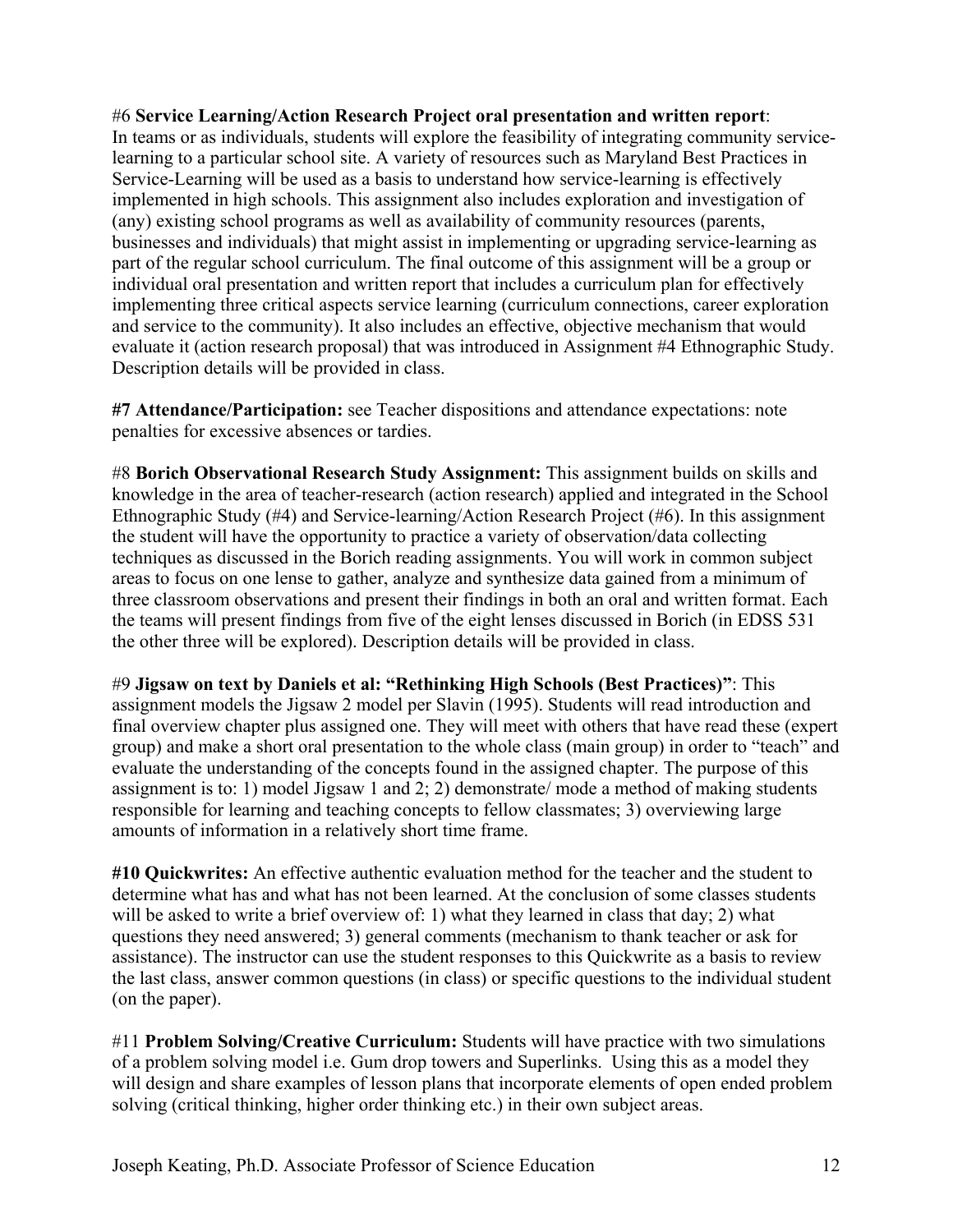**#12 Reflections on TPE #8 and #11 in Taskstream (Final Culminating assessment)** Students will respond to the teacher performance expectations of Learning About students and the Social Environment by citing examples of experiences and reflections on those experiences that were provided in this course. Models and examples will be provided to guide the student in this culminating process (see description of expectations under TPE's earlier in syllabus). In addition during class #15 students will write a response (non-scoring) that the instructor will provide feedback in order to facilitate the Taskstream assignment.

**#13 Directorships: (optional extra credit)** Students will select classroom specific roles/responsibilities, assuming the leadership for the year in assisting all members of the cohort in some educational or social function. Specific details and available directorships will be discussed in class. This assignment has multiple purposes all readily transferable to the high school classroom setting that include teaching responsibility, leadership and social accountability. It is directly linked to the teacher dispositional assignment (# 1).

## **Point Values of Assignments (see also grade sheet)**

**1)** Teacher Dispositional Skills (Instructor, Student and Peer input) (7 pts.)

- **2)** Problem Solving: (Gum Drop Towers and Superlinks) (10 pts.)
- **3)** Cooperative Learning Simulation Games (three) (10 pts)

4) School Ethnographic Study Group Presentation (10 pts.)

5) Reflective Reading Logs and Prompts 2pts each (16 pts.)

6) Service Learning/Action Research Project oral presentation and written report (10 pts.)

7) Attendance/Participation (15 pts.)

8) Borich Observational Research Classroom Assignment (10 pts.)

9) Jigsaw on "Rethinking High Schools (Best Practices)" (5 pts.)

10) Quickwrites (5pts.)

11) Problem Solving Team Lesson Presentation (3pts)

12) TPE Responses for #8 and #11 in Taskstream (10pts)

13) Directorship (extra credit 5 pts.)

Total =  $110$  pts. Possible

Grading Scale: students must maintain a B average in the credential program and obtain a grade of no lower than C+ in any individual course in order to receive credit for that course. Note attendance policy: excessive absences (non-extenuating circumstances) will result in the following grade reductions:  $(2 =$  one grade lower;  $3 =$  two grades lower; more than  $3 =$  non passage of course)

 $A = 90-100 (97-100 A+)$  $B = 80-89(87-89 B+$  $C = 70-79(77-79 C+$  $D = 60-69$  $F = < 60$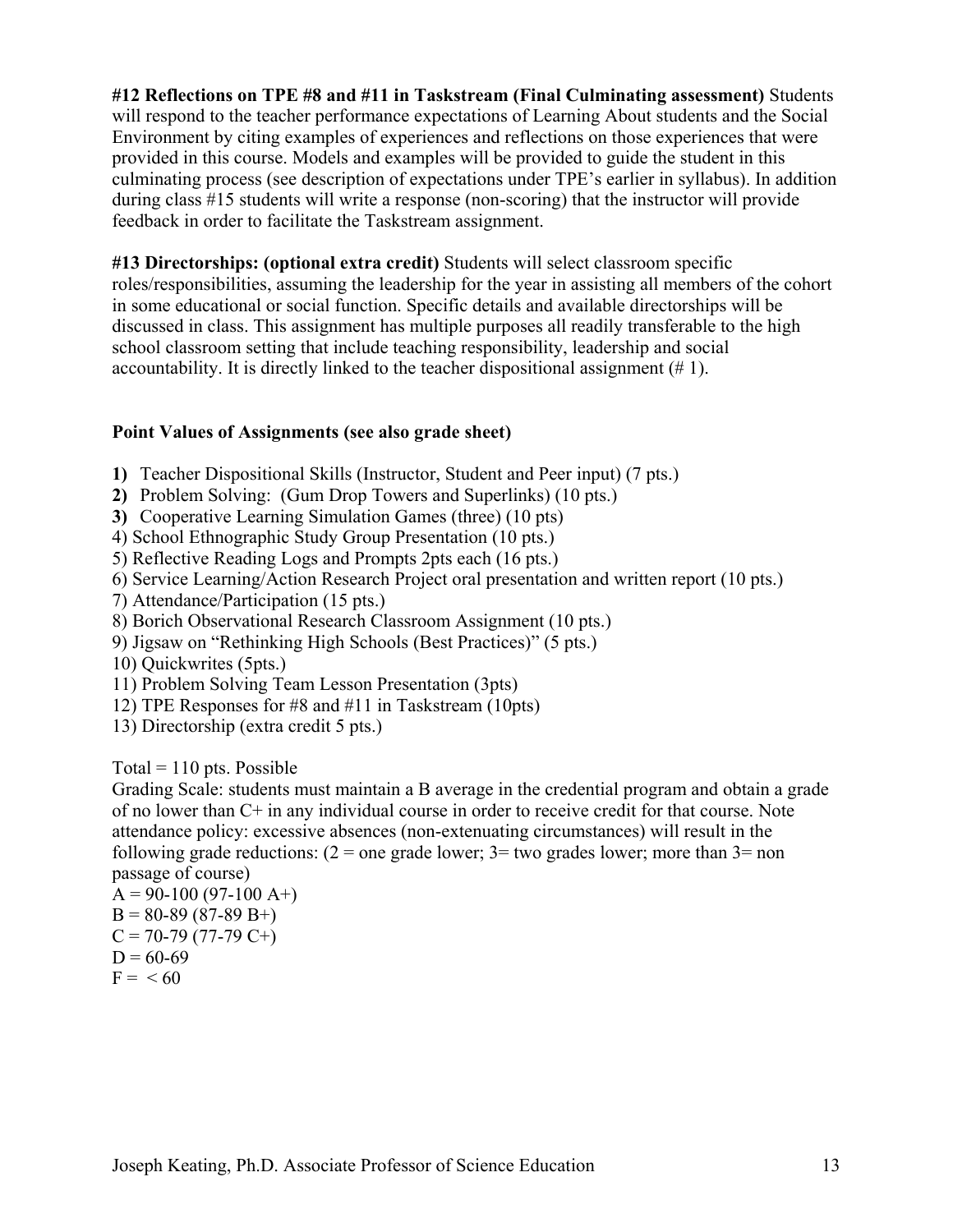# **Assignment Grade Sheet**

# **Name of Student**

| <b>Course Title: Sch. of</b><br>21st Century | <b>Maximum</b><br><b>Points</b> | <b>Grade</b> | <u>Due</u><br>Date | <b>Initial</b> |
|----------------------------------------------|---------------------------------|--------------|--------------------|----------------|
| #1Teacher<br><b>Dispositional Skills</b>     | 7                               |              |                    |                |
| #2 Problem Solving                           | Total= $10$                     |              |                    |                |
| <b>Gum Drop Towers</b>                       | 5                               |              |                    |                |
| Superlinks                                   | $\overline{5}$                  |              |                    |                |
| <b>#3 Cooperative</b>                        | Total = $(10)$                  |              |                    |                |
| <b>Learning Sim.</b>                         |                                 |              |                    |                |
| Verbal/Non-verbal                            | 4                               |              |                    |                |
| <b>Epstein's Five</b>                        | 4                               |              |                    |                |
| Stage                                        |                                 |              |                    |                |
| Leader of the pack                           | 2                               |              |                    |                |
| #4 School Ethnography                        | 10                              |              |                    |                |
| <b>Study</b>                                 |                                 |              |                    |                |
| #5 Reflective Readings                       | $8(a)$ 2 pt=16                  |              |                    |                |
| Rethinking Ch1/13                            | $\overline{2}$                  |              |                    |                |
| Rethinking Ch X                              | $\overline{2}$                  |              |                    |                |
| TSS Ch1 (reform)                             | $\overline{c}$                  |              |                    |                |
| TSS Ch 4 (Prob. Solving                      | $\overline{2}$                  |              |                    |                |
| TSS Ch <sub>10</sub> (Comm.)                 | $\overline{2}$                  |              |                    |                |
| TSS Ch $3(A.R.)$                             | $\overline{c}$                  |              |                    |                |
| TSS Ch 6 (Coop.)                             | $\overline{2}$                  |              |                    |                |
| TSS Ch 9 (C. M.)                             | $\overline{2}$                  |              |                    |                |
| #6Service Learning/Act                       | Total 10                        |              |                    |                |
| <b>Res</b>                                   |                                 |              |                    |                |
| #7 Attendance                                | Total 15                        |              |                    |                |
| <b>#8 Observation Studies</b>                | Total $(10)$                    |              |                    |                |
| (Borich)                                     |                                 |              |                    |                |
| Chapter1                                     | 1                               |              |                    |                |
| Chapter <sub>2</sub>                         | 1                               |              |                    |                |
| Chapter 3                                    | 1                               |              |                    |                |
| Chapter 4                                    | 1                               |              |                    |                |
| <b>Group Observation</b>                     | 6                               |              |                    |                |
| <b>Studies Project</b>                       |                                 |              |                    |                |
| (Borich)                                     |                                 |              |                    |                |
| Dathinking HC<br>40                          |                                 |              |                    |                |

**#9 Rethinking HS 5**